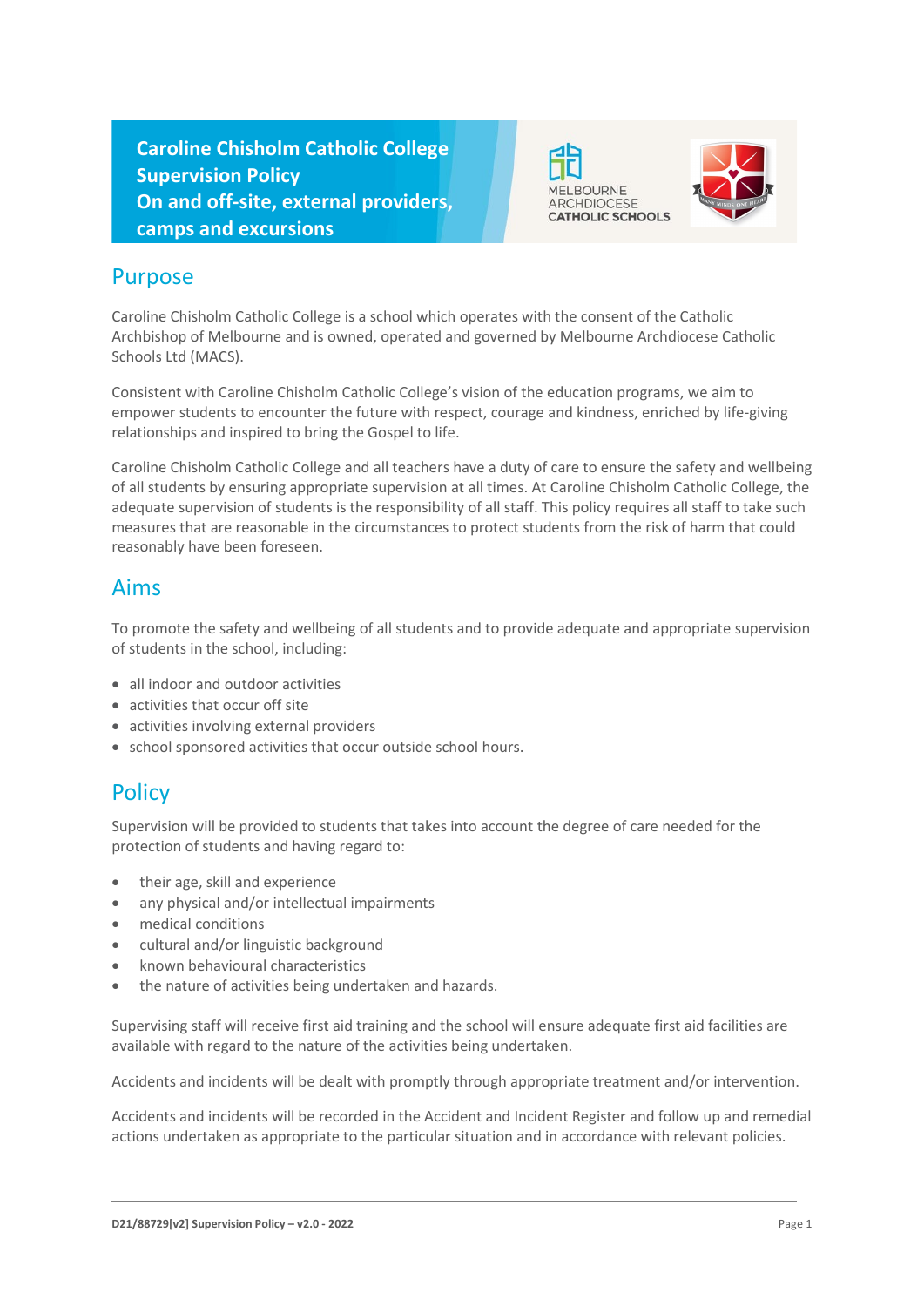## Indoor and outdoor activities on school site

The following requirements will be followed in regard to indoor and outdoor activities on the school site:

- Teachers are responsible for supervising the students in their class at all times while they are in charge of their class.
- Students will be supervised in all activities that are undertaken as part of the classroom routine, as well as for activities that are not part of the regular routine.
- Adequate age appropriate supervision in class, including consideration of the nature activities being undertaken to ensure proper use of plant and equipment, proper handling of any hazardous substances and use of relevant protective equipment
- If teachers need to leave their class for any reason, they must ensure that their class is being supervised by another authorised teacher.
- School officers, trainee teachers or visiting teachers are not authorised to be responsible for a class in the absence of a designated class teacher.
- Teachers must exercise due diligence in designing activities that take safety and care into consideration for all students with even greater care for younger students or students at risk.
- Trainee teachers, school officers, parent/guardian/carer helpers and visiting teachers may work with one or more students in small group work, but only under the supervision and direction of the classroom teacher.
- Classroom rules are designed at the start of each year to highlight expectations, set appropriate boundaries and assist the smooth conduct of the class.

#### Yard duty

A yard duty roster showing designated areas is used for supervision of the school yard before school, during school breaks and after school. Staff should wear the College provided hi-vis vest on yard duty and as need be apply SunSmart strategies.

Teachers are to be visible and active during yard duty.

Teachers are to remain on duty in the designated area until they are replaced by the next teacher.

Teachers are to identify potential risks and take appropriate measures to mitigate against those risks when on yard duty.

## Off-site activities including camps, excursions and local functions

The following requirements will be followed in regard to off-site activities including camps, excursions and local functions:

- For each offsite activity, there is a designated teacher-in charge.
- All teachers and assistants must refer to the teacher-in-charge for decision-making, changes in direction or programs, or issues of concern.
- All teachers are responsible for all of the students in the activity.
- Helpers in the activity are there to support teachers, but are not authorised to make decisions for the group.
- Teachers must exercise due diligence in designing activities that take safety and care into consideration for all students, with even greater care for younger students.
- Teachers need to use a method of accounting for all students at any given point during the activity.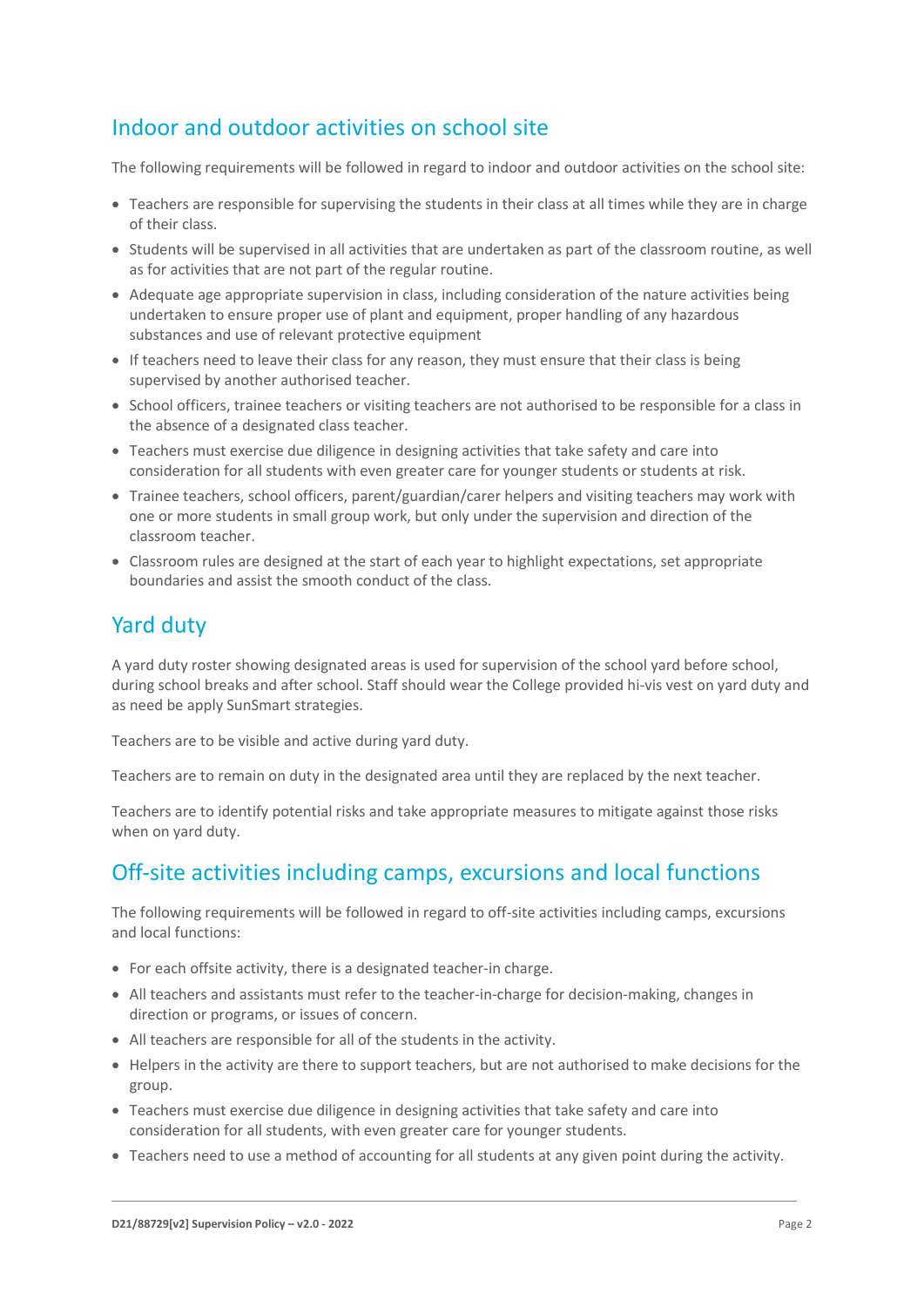- If students need to use public toilets, they should be accompanied to the toilet block by an adult so as to monitor their safety at all times.
- A record of the activity, excursion or camp will be completed by the Teacher-in-charge of the activity, and given to the principal, for approval, prior to the activity. This includes a risk assessment for the activity proposed.
- Any accompanying or assisting non-teaching adult is required to have a current Working with Children Check (WWCC).

# Activities involving external providers – on site or off-site

The following requirements will be followed in regard to activities involving external providers, either on the school site or off-site:

- The school is responsible for students at all times, and this responsibility cannot be delegated to others.
- The classroom teacher, or teacher in charge of the group is responsible for the group at all times.
- When an external provider is involved in working with a class or group of students a teacher will be present throughout the activity. E.g. swimming, camp activities, guest speaker on site.
- External providers are required to sign in at the school office, and wear a Visitor's Identification Card.
- External Providers must have a WWCC. The WWCC Number must be recorded by the teacher organising the activity.
- A record of the activity, excursion or camp will be completed by the teacher-in-charge of the activity, and given to the principal, for approval, prior to the activity.
- If external providers are working with students one-to-one, they will be within the supervision and line of sight of other teachers in the school, e.g. music lessons, NDIS providers.
- If external providers, such as psychologists are providing one-to-one testing, the schedule is monitored by office staff or a school leader.

## Before and after school supervision

The school yard/s will be unlocked and supervised from 8:00 am before the start of school. Students who remain in the school grounds at the end of the school day will be taken the school office to await collection by their parents. If the parents do not come to collect their children by 3:30-4:00 pm, a phone call will be made to the parents or the emergency contact if the parents cannot be contacted.

The school is committed to ensuring student safety however parental/guardian/carer co-operation is essential to managing safety issues immediately before and immediately after school.

As applicable, school activities (such as sport or band practice) arranged before or after school, will have appropriate supervision in place for attending students depending on the time and location of the activity.

Parents/guardians/carers will be informed of the school's supervision arrangements and made aware that students who attend school outside established supervision times may not be supervised and may not receive the care that is normal during the school day.

This policy will be implemented in conjunction with related policies. All supervising staff, including parttime teachers, replacement teachers and casual relief teachers are required to familiarise themselves with policies relating to the supervision of students.

Any queries or points of clarification should be referred to the Principal or the Deputy Principal.